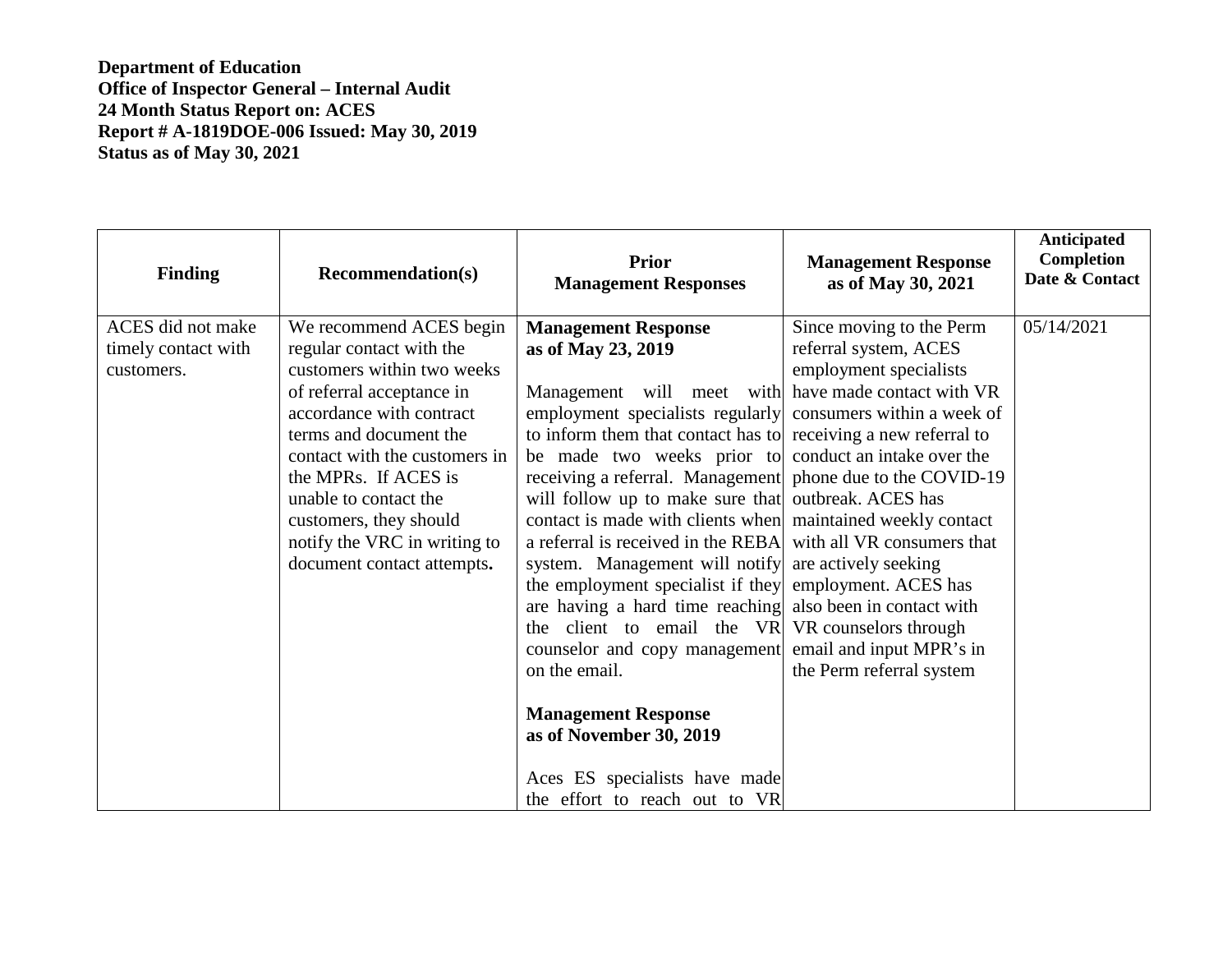| customers within two receiving      |
|-------------------------------------|
| the referral and if we unable to    |
| reach to customers, we follow up    |
| with an email to DVR counselor      |
| asking for alternative means of     |
| contact to reach customer. If the   |
| VR counselor is unable to           |
| provide us with alternative         |
| contact phone number, Aces          |
| employment specialist also makes    |
| the effort by going to the client's |
| home to try to make contact to      |
| schedule intake<br>with<br>the      |
| customers.                          |
|                                     |
| Aces Implemented new policy of      |
| making sure we meet make            |
| contact with DVR customers          |
| within 2 weeks since June 1,        |
| 2019                                |
|                                     |
| <b>Management Response</b>          |
| as of May 30, 2020                  |
| Management has meet with            |
| employment specialists regularly    |
| via, phone, and email and in        |
| person to discuss making contact    |
| with DVR client two weeks prior     |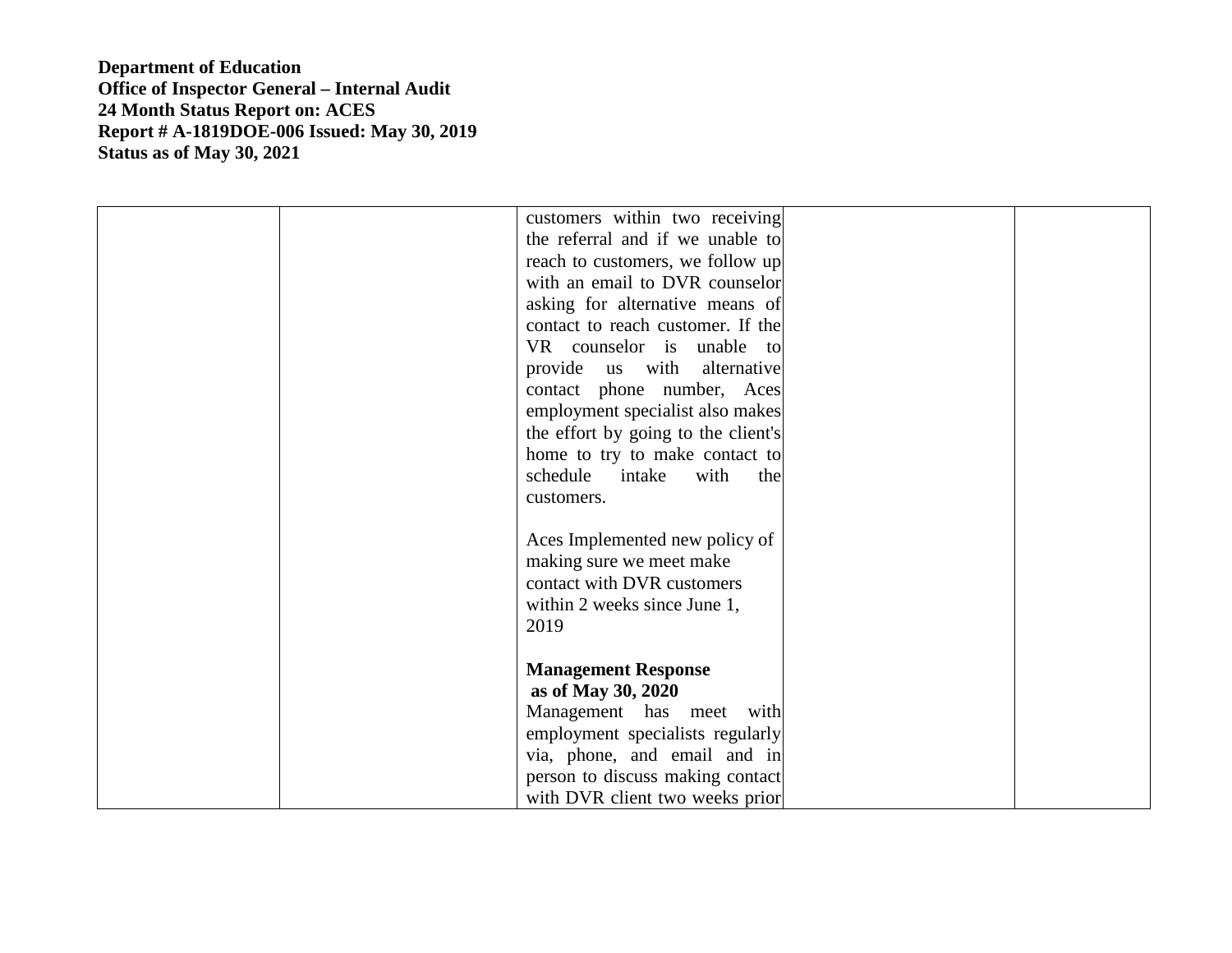|  | to receiving a new referral.       |  |
|--|------------------------------------|--|
|  | Management has reach out DVR       |  |
|  | client to make sure that they were |  |
|  | contact to schedule to intake      |  |
|  | meeting to discuss employment      |  |
|  |                                    |  |
|  | services. Employment Specialist    |  |
|  | has reach out DVR counselor if     |  |
|  | having a difficult time making     |  |
|  | contact with DVR client.           |  |
|  |                                    |  |
|  | Anticipated Completion Date &      |  |
|  | Contact                            |  |
|  | 5/4/2020                           |  |
|  |                                    |  |
|  |                                    |  |
|  |                                    |  |
|  | <b>Management Response</b>         |  |
|  | as of November 30, 2020            |  |
|  | Per ACES Email Correspondence      |  |
|  | Dated December 4, 2020:            |  |
|  |                                    |  |
|  | "I have reviewed the compliance    |  |
|  | report and as the new Executive    |  |
|  | Director at ACES, it is my duty    |  |
|  |                                    |  |
|  | to get us on better standards,     |  |
|  | however due COVID 19 being a       |  |
|  | Force Majeure; liability and       |  |
|  | obligation could not be met.       |  |
|  | We have been dealing with          |  |